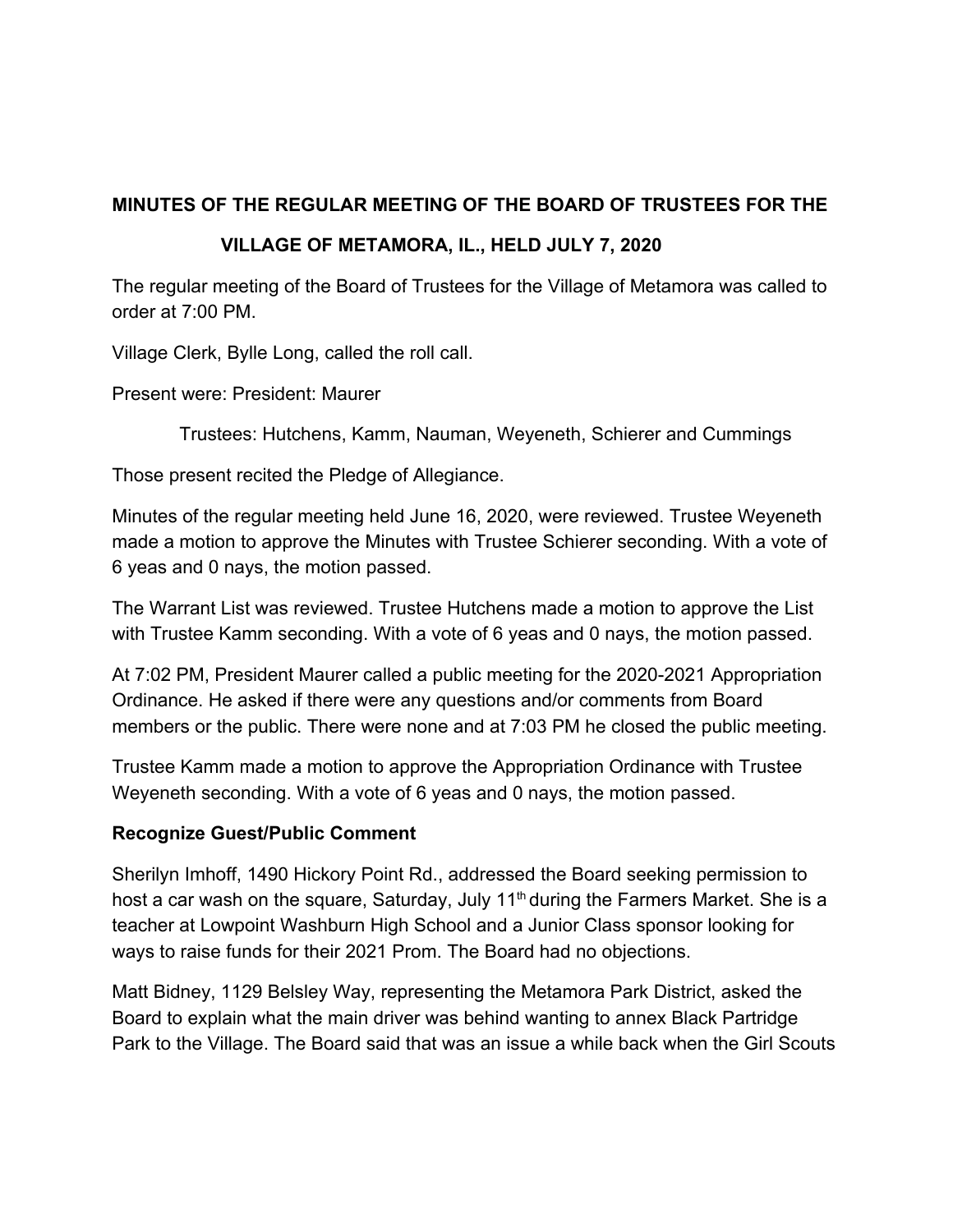were wanting to run Village water through the park to their property. The project has been tabled for lack of funds.

Dustin Schierer, 826 W Progress, asked the Board for an update on any progress to alleviate his severe water drainage issues. The Board said the engineer would be at the meeting on July 21 and hopefully would have some suggestions for him.

Anna Staab, 494 Sante Fe Trail, spoke to inform the Board that a bridge west of Lourdes Rd. on Sante Fe Trail would be closed until August 10<sup>th</sup>. Alternate routes would need to be taken for the fire department and other emergency vehicles.

#### **Mayor's Report**

Mayor Maurer said Casey's is asking for permission to do curb side liquor sales. A short discussion was held and it was decided to wait till the next meeting to see if their request would be covered under the recent Resolution passed that authorized the sale of mixed drinks to go by Liquor License holders.

Mayor Maurer reported the auditors have completed their work and are ready to give their report to the Board. It was decided to have them come to the next committee meeting to give their report.

#### **Attorney's Report**

Attorney Brunton was not present, but Mayor Maurer presented the following:

Resolution Authorizing Sale of Excess Village Property off S. Davenport St.

Trustee Weyeneth made a motion to approve the Resolution with Trustee Schierer seconding. With a vote of 6 yeas and 0 nays, the motion passed.

It was decided to have the property appraised.

#### **Engineer's Report**

There was no report.

#### **Treasurer's Report**

There was no report.

**Public Works Dept.**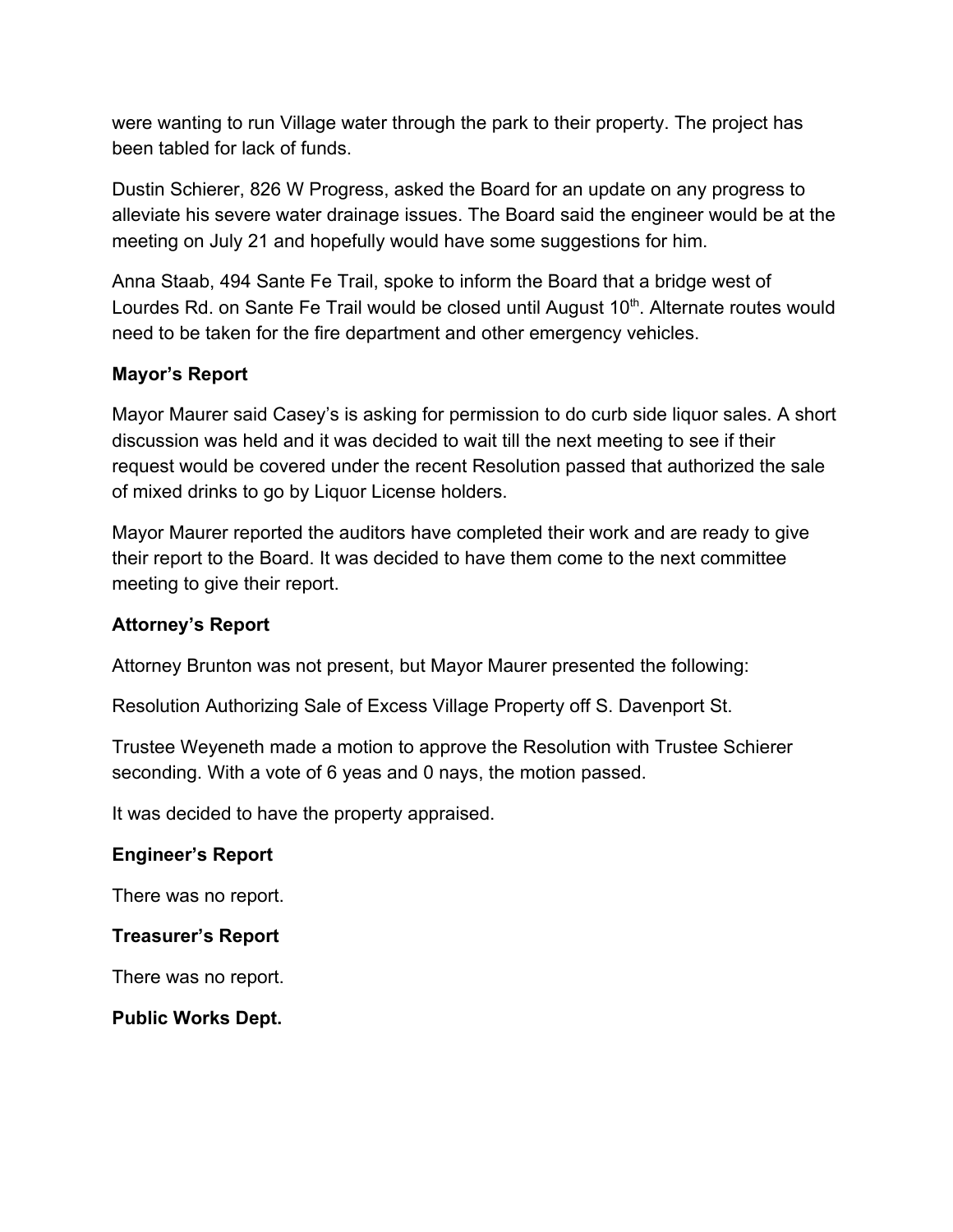Trustee Nauman discussed the work needing to be done on the storm sewer on Coal Bank Road. The engineer needs to design the work required and then put the job out for work. After a short discussion, it was decided go ahead and have the design work done.

Trustee Nauman said it has been suggested the tree trunk in the park could be carved into a redbird or some other symbol. It was decided to have Jason get a couple quotes on the costs and report back to the Board.

Trustee Nauman said a public works committee meeting July 28<sup>th</sup> would directly follow the police meeting.

## **Police/Fire/ESD**

Trustee Kamm said he had information on the police body cameras and radios, but he would discuss it more at the committee meeting.

He set a police committee meeting for July 28<sup>th</sup> at 5PM.

## **Finance, Economic Development, Insurance**

Trustee Weyeneth had nothing to report.

## **Special Projects, Buildings**

Trustee Hutchens gave updates on several different Village properties and the ideas of what could be done with them.

# **Old Business**

There was none.

### **New Business**

Rose Efaw asked the Board if the rumor was true regarding a protest to be held in the park on Wednesday, July 8<sup>th</sup>. Chief Rebman responded with yes. A peaceful protest for "Black Lives Matter" is scheduled to take place about 3PM on July 8<sup>th</sup>. It is mostly local young adults from what he had been told and he is not expecting any major problems. He has scheduled extra officers for duty that day but intentions were to not show a presence in the park as long as there are no problems.

### **Executive Session – If Requested**

There were no requests.

# **Adjourn**